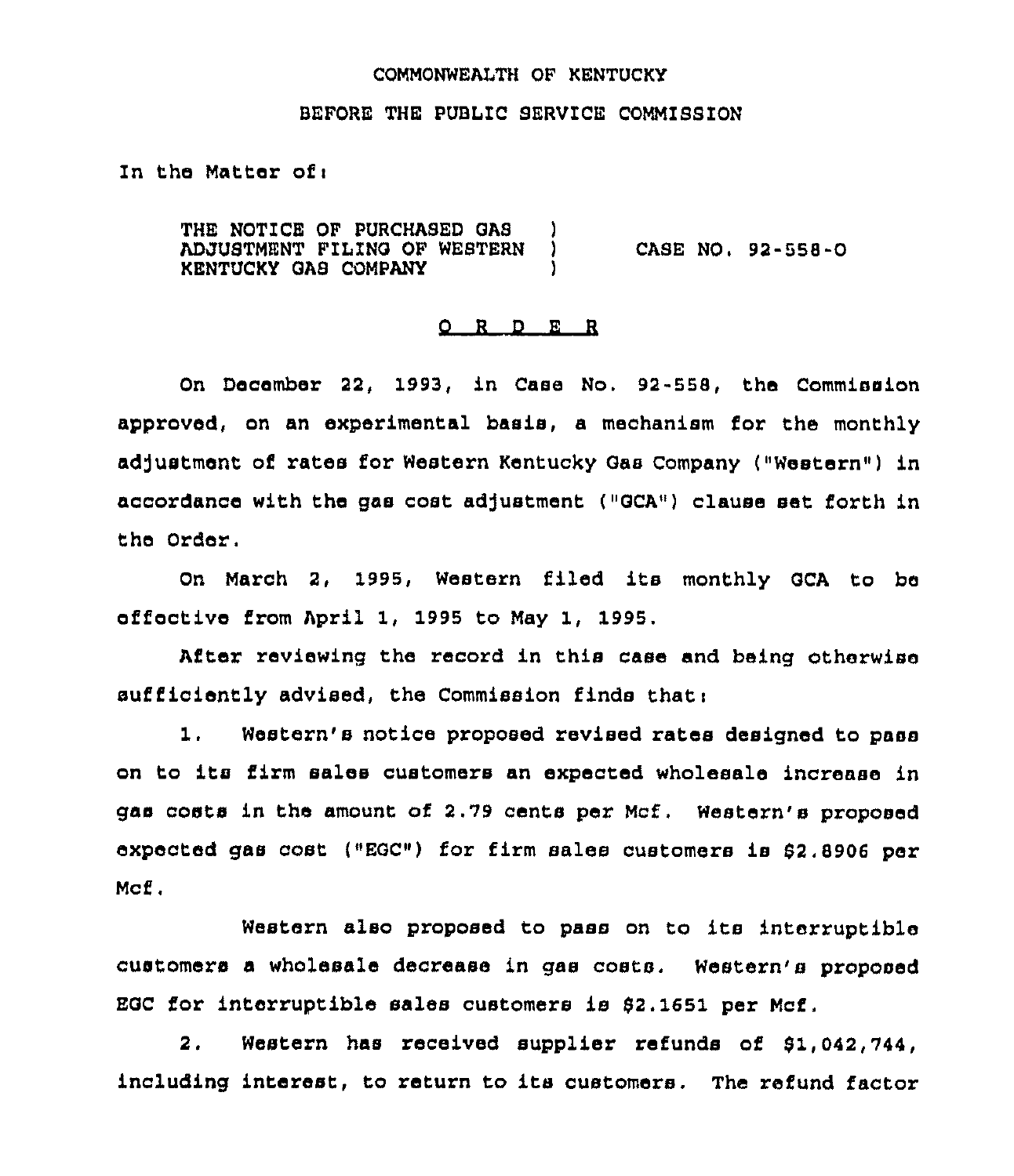for firm sales customers is 3.44 cents per Mcf, with <sup>a</sup> .99 cent per Mcf current refund factor for interruptible customers. Total refund factors of 18.09 cents per Mcf for firm sales customers and 6.74 cents per Mcf for interruptible customers reflect the current adjustments, as well as adjustments from previous months.

Western's notice, likewise, set out current refund adjustments of 3.21 and .76 cents per Mcf for firm and interruptible transportation customers. Total refund adjustments of 16.08 cents for firm and 4.73 cents per Mcf for interruptible transport customers also reflect previous month adjustments.

3. Western's notice set out a 6-month correction factor (»CF») of 2.86 cents per Mcf which will remain in effect until October 1, 1995. The CF is designed to recoup net undercollections of gas cost from the 6-month period ending December 31, 1994.

4. These adjustments produce gas cost adjustments of (8.6961) per Mcf for firm sales customers and (\$1.0508) per Mcf for interruptible sales customers.

5. Western's filing of March 2, 1995, included supplementary information concerning its CF for which it requested confidential treatment. This information discloses the actual price being paid by Western to individual marketing companies and other suppliers of gas. Publication of this information is likely to cause competitive injury to Western and should be protected.

-2-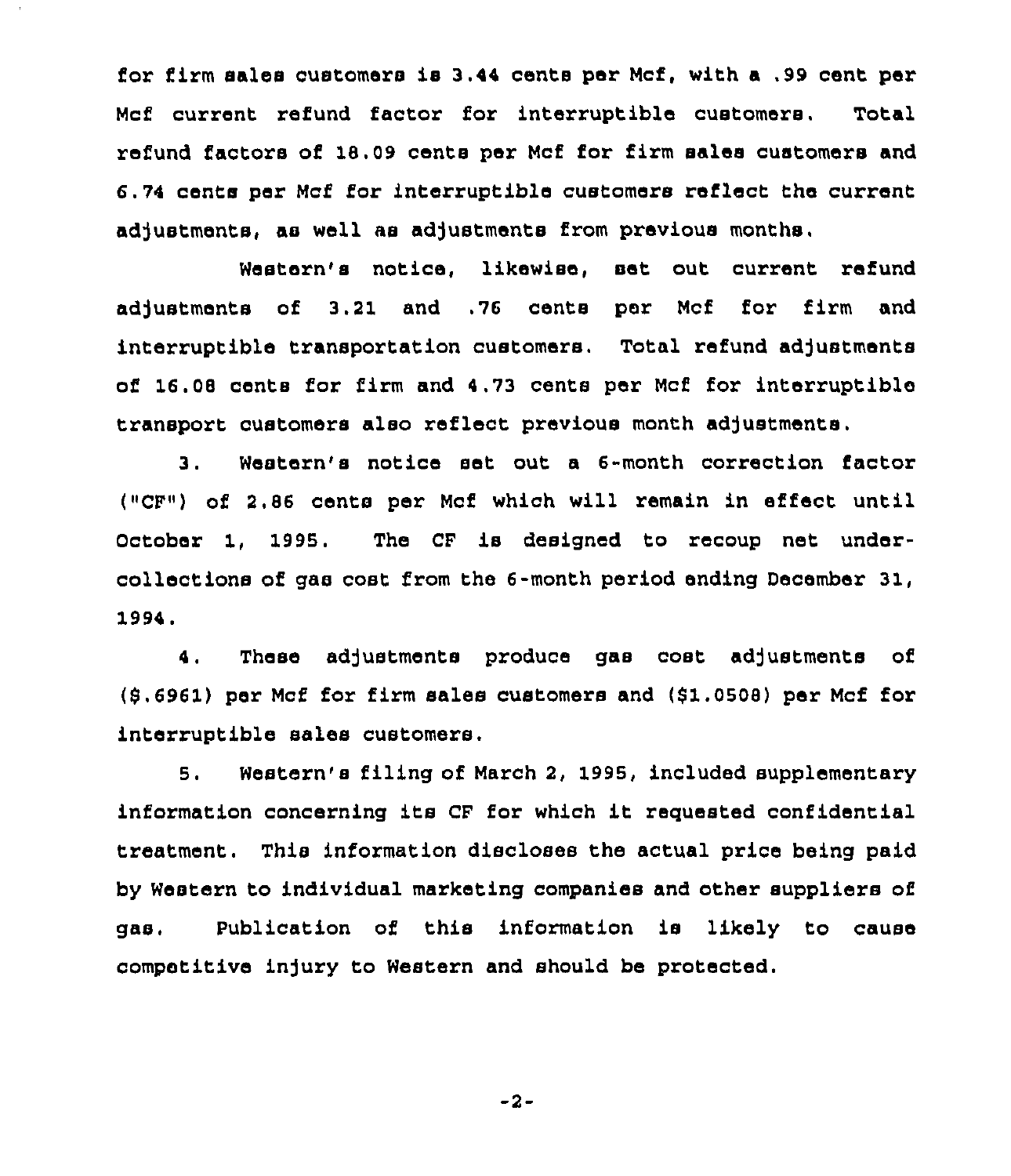6. The rate adjustments in the Appendix to this Order are fair, just, and reasonable, in the public interest, and should be effective for final meter readings on and after April 1, 1995,

IT IS THEREFORE ORDERED that  $\iota$ 

1. The rates in the Appendix to this Order are fair, just, and reasonable and are approved effective for final meter readings on and after April 1, 1995.

2. Within 30 days of the date of this Order, Western shall file with the Commission its revised tariffs setting out the rates authorised in this order.

3. Pages four and five of Exhibit D, which Western has petitioned to be withheld from public disclosure shall be held and retained by this Commission as confidential and shall not be open for public inspection.

Done at Frankfort, Kentucky, this 6th day of April, 1995.

PUBLIC SERVICE COMMISSION

 $\frac{C_{n}}{C_{n}}$   $\frac{C_{n}}{C_{n}}$ 1. Dav

Vide Chairman <sup>, vt</sup>

Commissioner

ATTEST:

Executive Director